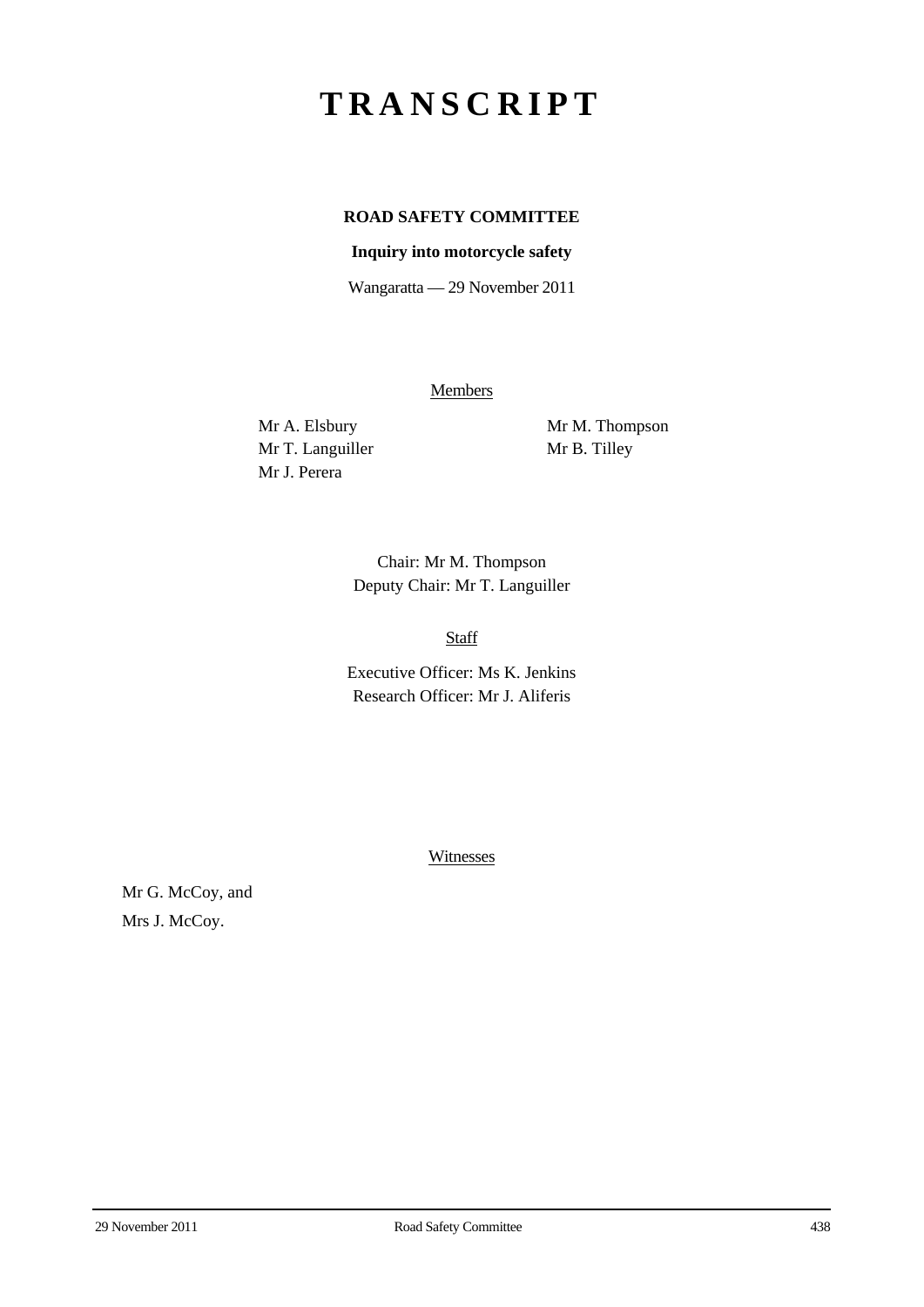**The CHAIR** — Welcome, Greg and Jenny McCoy, to the Victorian Parliament's Road Safety Committee's inquiry into motorcycle safety. We have received some 72 written submissions since releasing the terms of reference. What we seek to do is to obtain further evidence from selected witnesses. We thank you for your attendance here this afternoon. Anything you say before the committee now has the benefit of parliamentary privilege, not that I expect anything highly contentious to be raised. You will have the opportunity to peruse your remarks and to make any necessary typographical corrections. I ask observers to keep movement to a minimum and mobile phones turned down.

What I invite you to do, Mr McCoy, is to speak generally about your experiences as a motorcycle instructor, the accident that you had, your recovery and any insights that you would like to put on the parliamentary record that might help us in our deliberations on ways in which we can improve motorcycle safety outcomes against a range of criteria.

**Mr McCOY** — My experience riding motorbikes started when I got my motorbike licence at 18. I rode for a few years and then did away with the bikes while I raised my family. I got back into riding motorbikes again in about 1996, and I loved it from then on. I have always loved bikes — just the freedom of riding them. After I had ridden for a while I was asked to become a motorcycle instructor, which I said yes to because I had my certificate IV in workplace training and assessment. I agreed to become a motorcycle instructor at DECA, which is a motorcycle and car driver training complex in Shepparton. You may have to excuse me because the accident I had has affected my speech a little bit, so it could sound a bit slurry at times.

**The CHAIR** — That is all right. Perhaps at this point tell us what happened to you.

**Mr McCOY** — The actual accident happened on 3 August 2003. A few mates and I decided to go for a trip to Beechworth for a coffee, basically. We left on Sunday morning from where I live, which is just out of Shepparton, basically through Wangaratta and then on to Beechworth, and we were coming across the Warby Ranges apparently — I have no memory of it — which is just out of Wangaratta when I ran off the road, apparently. Basically all I can remember then is that I woke up in hospital — how many days later?

**Mrs McCOY** — About four weeks.

**Mr McCOY** — Four weeks later, yes, and my recovery has been since then. Basically that is where I am now. I do not ride a bike anymore, because I have a few issues with balance. They are probably some of the things that I needed to ride a motorbike, for sure. Any questions?

**Mr LANGUILLER** — We do understand that you are were a motorcycle instructor. Can I take you back to the time when you were instructing pupils, as you would call them.

## **Mr McCOY** — Yes.

**Mr LANGUILLER** — What steps did you take to make sure that they learnt to ride safely? What was your advice? What were the tips that you gave them?

**Mr McCOY** — Yes. We had to follow a regime, I would imagine, of teaching motorcycle skills to students where they obviously had to wear the approved motorcycle helmets. But we stressed to them, as far as the actual motorcycle training goes, that they should wear all the protective clothing. It is not required because it is not mandatory, and that is one of the things I am a bit disappointed in. Only the helmets are mandatory; all the other clothing is optional. That is why you see people riding around with thongs on. They will have a helmet on, but they will be in shorts and thongs.

**Mr LANGUILLER** — Do you think that would have made a difference in your case?

**Mr McCOY** — I used to ride with the proper jacket, the gloves — proper gloves — the proper boots, so I imagine it helped me in the accident I had.

**Mrs McCOY** — It definitely did. They said he would have been paralysed or worse. His jacket reinforced it at the back to protect his spine, which kept it nice and strapped.

**Mr McCOY** — Yes, I had all the, what they call, armour: the elbow, the shoulder, the back armour. But that is not mandatory. As far as motorcycle safety goes I would stress that certain types of jackets with armour,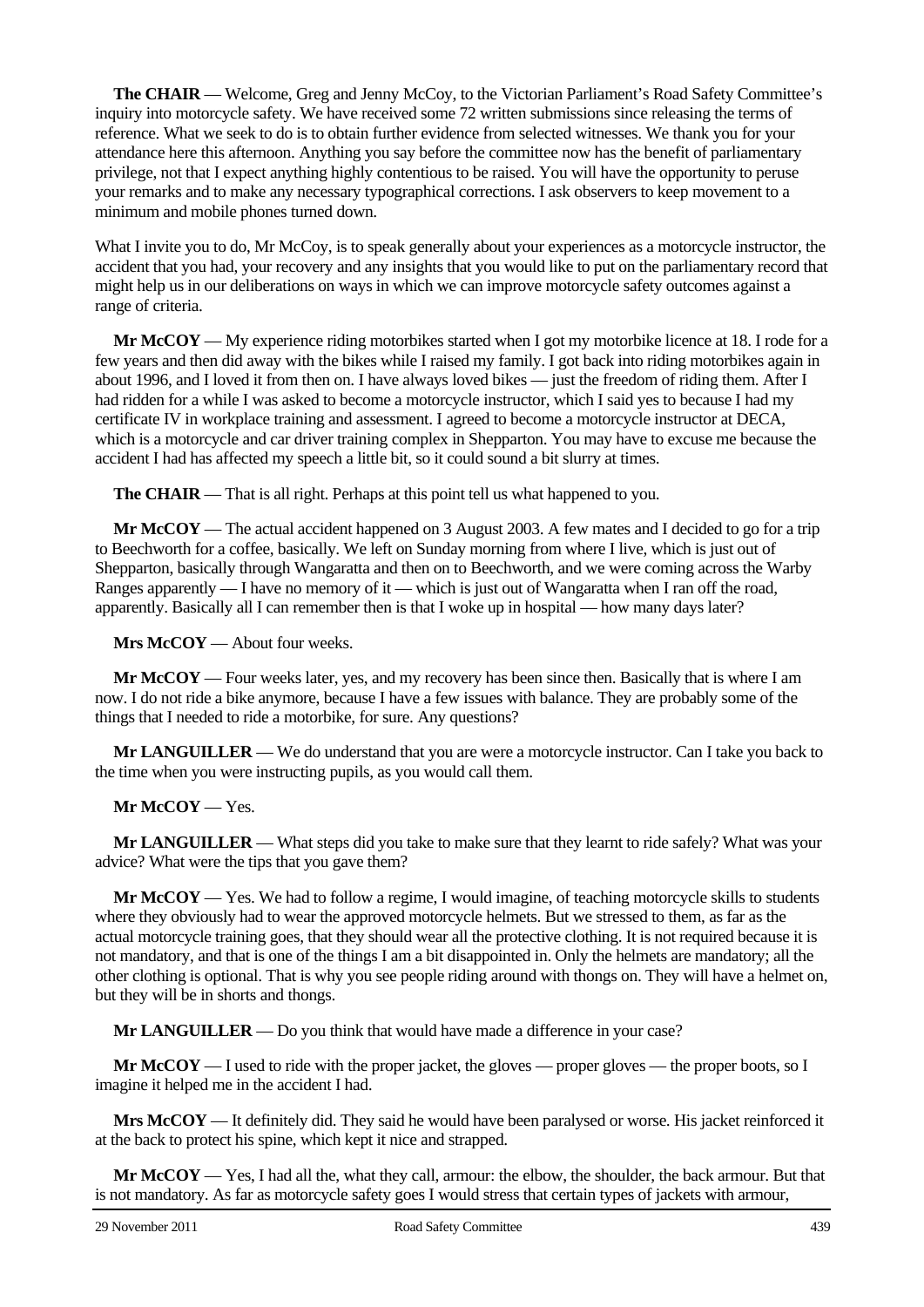boots, gloves should all be criteria. They have to match an Australian standard, and you cannot ride a motorbike unless you have those pieces of equipment. I would stress that.

**Mr TILLEY** — Greg, are you saying that protective clothing should be made mandatory?

**Mr McCOY** — Mandatory, just like a helmet; you have helmets, gloves, jacket and boots.

**Mr TILLEY** — So it would be fair to say from what you have told us this afternoon that you put into practice what you imparted as an instructor?

**Mr McCOY** — I did, because I used to teach motorcycle training, and as part of the motorcycle training we used to show videos of accidents. Of course people who ride bikes with thongs, shorts and no gloves come off far worse than those who wear protective clothing.

**Mr TILLEY** — We appreciate the direct result of your crash and those injuries on your memory, so we want to try to discuss in brief if you can recall what protective clothing you were wearing. Would you wear the same protective clothing every time you rode your motorcycle as you were wearing on that day?

**Mr McCOY** — Yes.

**Mrs McCOY** — He always did.

**Mr McCOY** — The jacket, the gloves, the boots.

**Mr TILLEY** — When you went to a retailer to purchase that protective clothing as a motorcyclist was there a particular standard or quality you chose?

**Mr McCOY** — I used to read the motorcycle magazines, and obviously certain types of clothing were recommended.

**Mr TILLEY** — When you say 'recommended', was that just through advertising or because of something  $-\frac{1}{2}$ 

**Mr McCOY** — It could be 50-50. It could be just to sell the product, but then you would have to factor the safety into it as well. If you knew it had a lot of safety factors, you would purchase it.

**Mr TILLEY** — That was a big part of your consideration when buying your — —

**Mr McCOY** — A big part.

**Mrs McCOY** — We did. We definitely looked for reinforcements — mesh top —

**Mr TILLEY** — I know it is going back nearly 10 years, but when you purchased your safety equipment what sort of costs  $\_\_\_$ 

**Mr McCOY** — The jacket was about \$350. Obviously you can get cheaper ones and you can get ones that are a lot dearer, but I had to factor in cost and safety, so I took a middle-of-the-road approach.

**Mrs McCOY** — It was a lot of money back then, but we decided it was safety first. I remember buying it.

**Mr TILLEY** — We have heard from other witnesses about the cost of protective clothing over the choice of operating a motorcycle. Do you have any thoughts in relation to that, because it may be cost prohibitive to purchase particular safety items?

**Mr McCOY** — I do not think it is, because a person will go out and buy a \$20 000 bike and wear a cheap helmet, thongs and shorts. But really it is only a toy. People do not go and buy a bike because they have to buy a bike. There might be a bit of cost saving on fuel or something like that, but you are still laying out a lot of money. People who join a golf club are only playing golf for recreation, but they will spend a lot of money on the best available clubs, the best shirt, the best hat, the best shoes, because it is all part of  $-\frac{1}{2}$ 

**Mr TILLEY** — The whole package.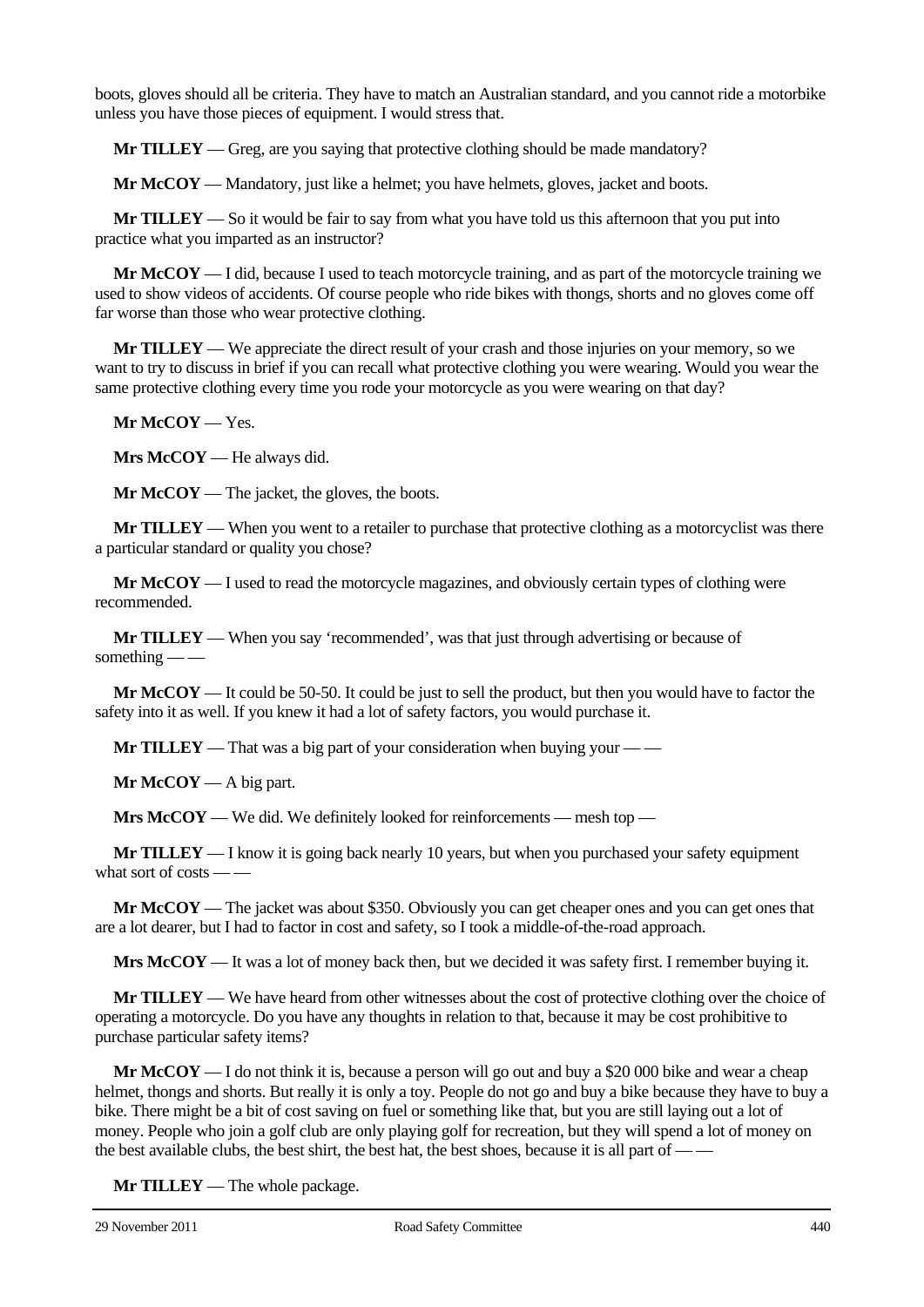**Mr McCOY** — The whole package, the whole scene.

**Mr TILLEY** — Just in relation to your comments and your view in relation to mandating protective clothing, do you have any other thoughts about encouraging riders to ensure that they are appropriately dressed when operating a motorcycle?

**Mr McCOY** — It should be the law. There should be a minimum standard on helmets and an Australian standard. There should be an AS on jackets, boots and gloves; there just should be.

**Mr PERERA** — Greg, after your accident, what sort of assistance did you receive from the TAC? Were there any challenges, and can you elaborate on that?

**Mr McCOY** — Yes, they have been unreal. They have been great actually. Jenny can probably tell you a lot more about the assistance that the TAC gave, but I have been very happy with their assistance. I had a caseworker up until probably three years after I had the accident. Then she dropped off because I did not need that caseworker any more.

**Mr PERERA** — Do you want to add anything, Jenny?

**Mrs McCOY** — They were very good. Probably the worst time is when the accident actually happens. That is when you need somebody to assist you, but that probably goes for all accidents anyway. I found them pretty good. I had no problems. They always answered our calls and kept us up to speed.

**Mr PERERA** — They covered all the medical expenses — physiotherapy and stuff like that?

**Mr McCOY** — Yes.

**Mrs McCOY** — Yes, they did.

**Mr McCOY** — Because of my accident I suffered double vision. They have been happy to assist me with spectacles, eye tests and all that sort of thing.

**Mrs McCOY** — We could not complain, really. They have been very good.

**Mr ELSBURY** — Just in relation to the accident itself, are your mates able to tell you whether or not it was a corner that you took or whether it was just a straight piece of road and something happened?

**Mr McCOY** — They could not tell me because when we were riding there were three bikes, and I was the lead bike, but I was too far in front of the others for them to see what happened. So far as I know, there was no other party involved; there was no other car involved; there was no other bike involved. It was just out of Wangaratta. The area is notorious for kangaroos, but I am only surmising.

**Mrs McCOY** — We have no idea.

**Mr McCOY** — As a motorcycle instructor I probably would not have caused the accident. I do not think so, anyway.

**Mrs McCOY** — Absolutely.

**Mr McCOY** — Because I had a pretty nice bike, and I was very scared to even try to mono it; I was scared.

**Mrs McCOY** — He loved his bike.

**Mr McCOY** — If I lost control, then — there it goes.

**Mr ELSBURY** — It would be like one of us doing something in the Road Safety Committee.

**Mr McCOY** — Yes, exactly.

**Mr ELSBURY** — Should I ever hop on a bike, I am not exactly going to thunder down the road, throw a mono and then  $-\frac{1}{x}$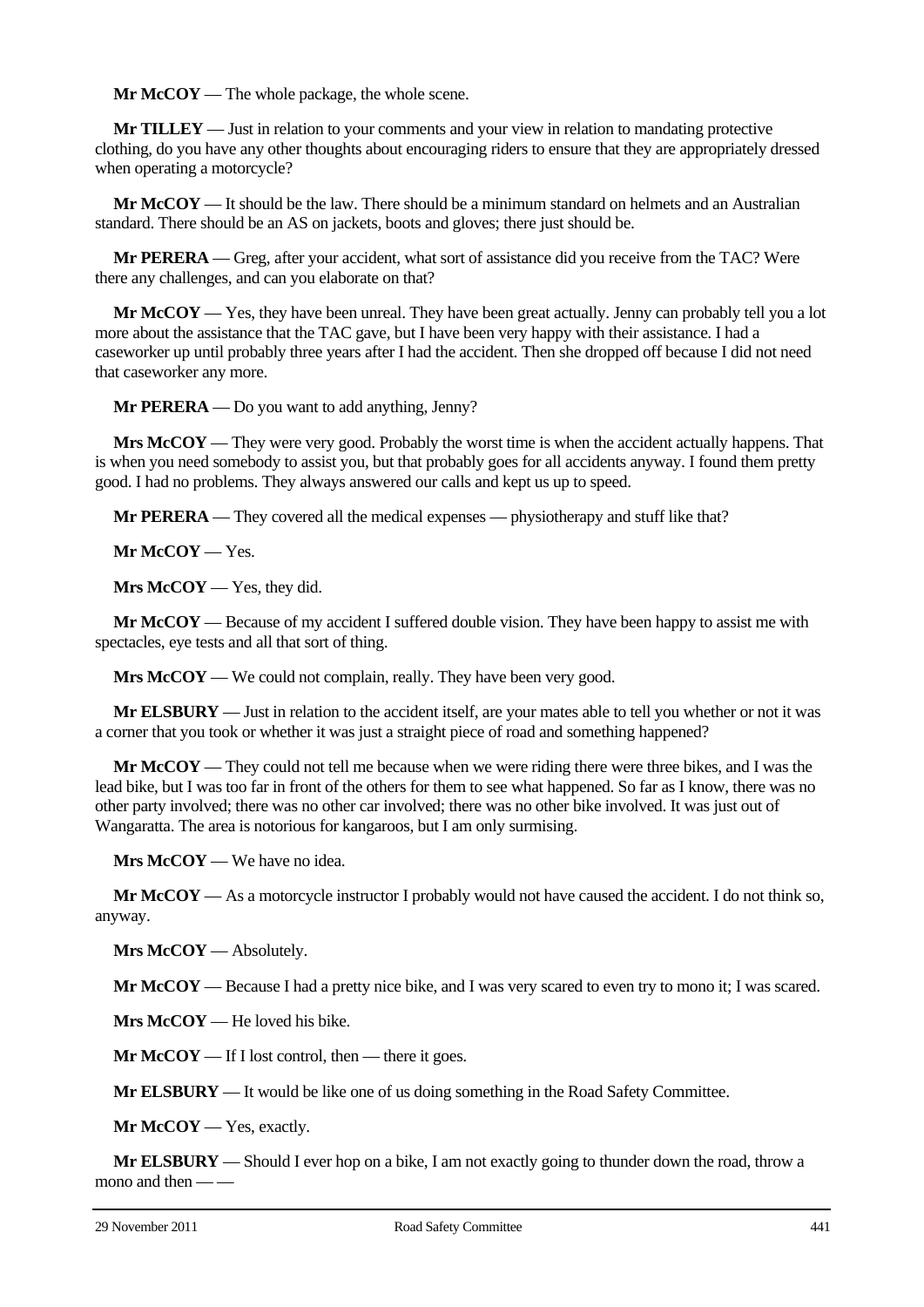**Mr McCOY** — That stuck with me, because being a motorcycle instructor I did not know whether it was my fault or whether people would think it was my fault, because I think people have preconceived ideas about people on motorbikes. I say, 'I had my accident on a motorbike', and they say, 'Motorbike?'. Fair enough. They have less protection around them. A car has a shell, but a bike does not.

**Mr LANGUILLER** — Can I ask you why you rode? What was your — —

**Mr McCOY** — The freedom. The breeze in your face. It was just the freedom, because when you are riding a motorbike — with the particular bike I had — you feel a part of it. You feel like the bike is not there and you are just navigating your way through mountains as if the bike was not there at all.

**Mr LANGUILLER** — Would you promote bike riding, and would you encourage others to ride?

**Mr McCOY** — It is a pleasure thing. I always used to think, 'It's really only a toy'. It was only a pleasure activity. I would not go out and encourage people, only if was part of their job — if they had to be a postie or something like that.

**Mrs McCOY** — That is only because your accident changed your mind.

**Mr McCOY** — I probably have different views now, but I have always had the view that you have not got the protection around you. If you are riding down the road, just cross the intersection and get T-boned in your car by another car, it is a dint in the door. If you are on a bike and you get T-boned by a car, you are the one that comes worse off. In a car you have four wheels on the ground; you cannot lose balance. On a bike you only have two wheels.

**Mr LANGUILLER** — Is motorcycling dangerous or are the car drivers dangerous?

**Mr McCOY** — No, I think bikes are harder to see. They are only a flash sort of thing. A car is a big body of steel, and you can see it. A lot of bikes, because they have not got the surface area on them, need to be painted bright or something like that. They cannot be seen as easily.

**Mr PERERA** — What are your thoughts about filtering and lane splitting?

**Mr McCOY** — I used to lane split myself. I have two views on that. I do not like it because of the fact that you have a registered vehicle basically splitting in between cars. But as far as easing congestion goes, yes, I would recommend that.

**Mr PERERA** — Which is filtering past stationary cars, is it?

**Mr McCOY** — I beg your pardon?

**Mr PERERA** — You are talking about when the cars are stationary?

**Mr McCOY** — No, even on the highway. It is when they are slow, or that sort of thing. I used to do it anyway. If I were wanting to get up in front of the cars at the lights, I would slowly make my way through the cars.

**Mr PERERA** — That is okay.

**Mr McCOY** — It is probably not okay, but being a bike rider I probably thought it was okay. But when I became a motorcycle instructor, I had to try to tell people it is a no-go, because people open car doors and things like that. I could turn around and say no straight away, but as far as easing congestion goes I would say yes.

**Mr PERERA** — But you are against filtering; you do not recommend filtering.

**Mr McCOY** — Yes, I am against it.

**The CHAIR** — Just before we have some final questions from Mr Elsbury, I want to ask a question in terms of the actual cause of the accident. You were travelling on the road and you were leading the pack. I was not sure if you thought there may have been a kangaroo somewhere.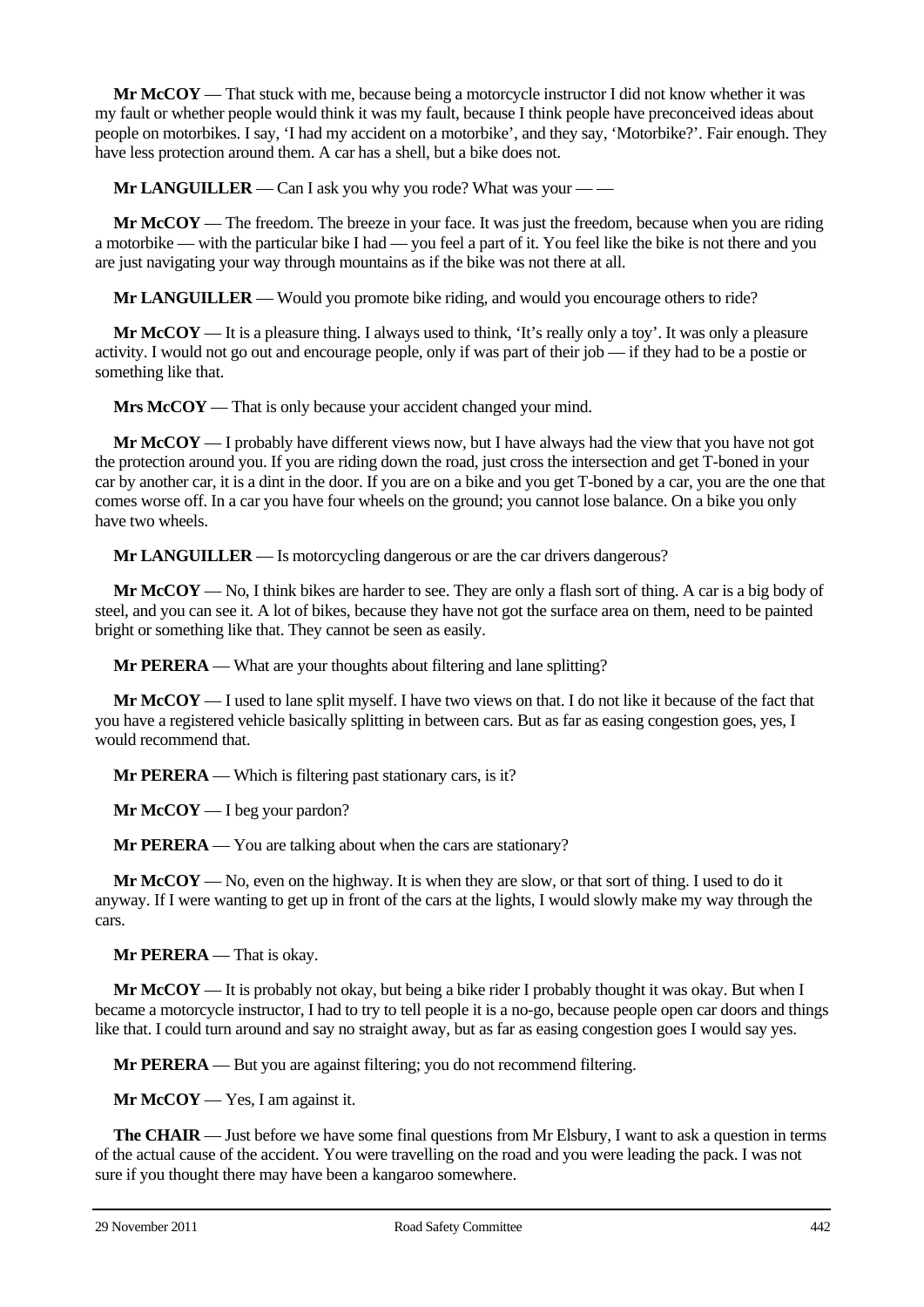**Mr McCOY** — It is notorious for kangaroos. People have said they saw a flock of birds fly up around about the time I had the accident. They are saying I could have been hit by a bird or something like that. I do not know. There were no witnesses to what happened.

**The CHAIR** — Just in terms of your own perspective — my colleagues, I think, have canvassed it a little bit — if you had your life over again, would you have gone to Beechworth for a cup of coffee on that day? That is the wider question of 'Would you have taken up a different sport, focused on your waterskiing or taken up golf instead of motorcycling?'.

**Mr McCOY** — No.

**The CHAIR** — You would do it all again?

**Mr McCOY** — I love the bike so I would have gone. It is like anything. You will hop in your car tonight, go wherever you are going and you will think, 'I am not going to have an accident' or it is not on your mind anyway, but it could happen. You are not thinking about it.

**Mr ELSBURY** — Thank you for your submission and also the evidence you have provided here today. Because you are obviously feeling quite passionate about the inquiry itself, what specific outcomes would you like to see from these deliberations?

**Mr McCOY** — Like I said, mandatory protective clothing other than helmets only. It has to be helmets and a jacket. I am not too sure about pants, because they make pants that are Kevlar woven that look like normal jeans. Obviously helmets are mandatory anyway, but jackets should be mandatory, gloves should be mandatory and boots should be mandatory.

**Mr LANGUILLER** — Can I just pursue a question? I am not a rider, so I do not know; I am asking you from a genuine position of a lack of knowledge. But if it is 35 or 40 degrees and you are wearing a jacket and it is made compulsory, given your experience would wearing a jacket in itself not perhaps become an issue in terms of riding, safety and ability to manoeuvre the bike? May not that jacket, in itself, on a very hot day become an issue, given your experience? It is a real question and not a leading question.

**Mr McCOY** — I know what you are saying. It is about being uncomfortably hot and having to wear one. But jackets now have material that breathes. When you are on a motorbike and you are actually riding into the air, it is actually cool. The only time you get hot is when you stop and wait at a set of lights, or something like that. But when you are riding along, and it might be 40 degrees, you can actually ride along fairly comfortably. The protection on the gloves is mainly on the outside but the inside can be mesh where it allows air circulation. I do not think it is going to be an issue or should be an issue. If people want to ride bikes, they have to wear mandatory gear with it.

**The CHAIR** — Before we conclude, Mrs McCoy, do you have any comment to make in what might improve motorcycle safety in Victoria?

**Mrs McCOY** — I do not think so. I think it is what Greg says about the way it should go. Perhaps people getting their licence may be able to get a certain amount of money to go and purchase jackets or something to encourage people when they first start to ride a motorbike or when they get their licence.

**The CHAIR** — So are you saying to subsidise support for safety equipment?

**Mrs McCOY** — It might be the way to go.

**The CHAIR** — Good, thank you very much for your time, Mr and Mrs McCoy. You will get a copy of the Hansard transcript. Have a look at it for typos and then send it back. It will then be published on the Web and form part of our material which we will look at when preparing our report.

**Mr McCOY** — Can I ask a question of you now?

**The CHAIR** — Yes, you can. Whether you get an answer depends on whether we are politicians or statesmen.